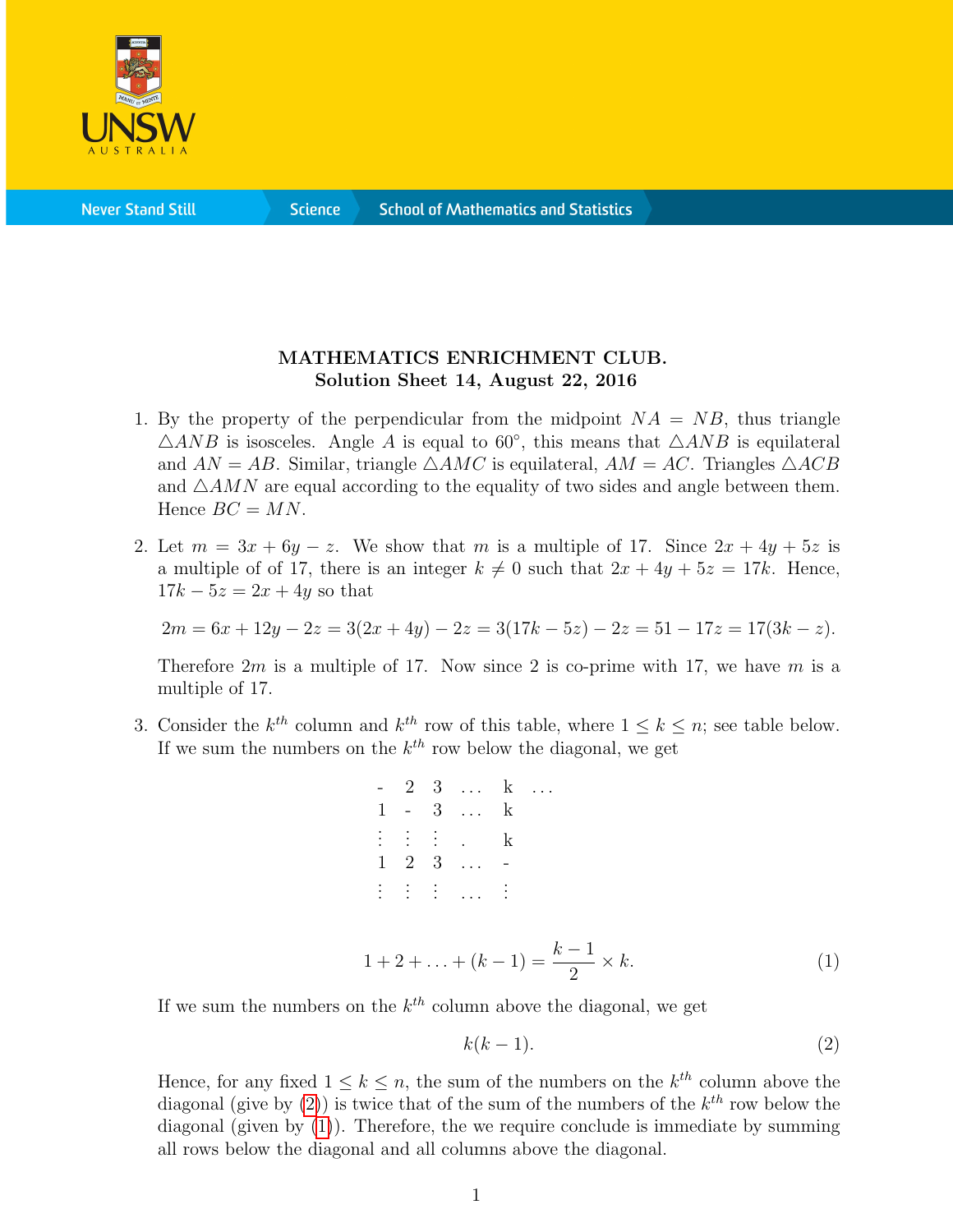4. By Pythagoras, the equation  $p^2 + q^2 = 1$  implies that p and q are the sides of a right-angled triangle. Hence, there is an angle  $\alpha$  such that

$$
p = \cos \alpha \quad \text{and} \quad q = \sin \alpha.
$$

Similarly, the equation  $r^2 + s^2 = 1$  implies that there is an angle  $\beta$  such that

$$
r = \cos \beta
$$
 and  $s = \sin \beta$ .

Therefore

$$
(pr+qs)^{2} = (\cos \alpha \cos \beta + \sin \alpha \sin \beta)^{2} = \cos^{2}(\alpha - \beta) \le 1.
$$

5. We can classify the triangles in the n-gon by the number of vertices of the triangle that are also vertices of the *n*-gon. There are four possible types of triangles  $t_0, t_1, t_2, t_3$ , where the subindex denotes the number of common vertices.

We claim that there are no type  $t_1$  or  $t_0$  triangles. For the  $t_1$  triangles, let A be the only vertex of the triangle that is also a vertex of the  $n$ -gon, and  $D, E$  two other vertices of the *n*-gon. Then there must be at least two diagonals  $AD$ ,  $AE$  that are incident on  $A$ , with the other two vertices of the triangle  $B$  and  $C$  points intersection between  $AD$ ,  $AE$  and another diagonal of the *n*-gon; see below. Then  $BDEC$  can not be formed into triangles, since there can not be another diagonal that passes through B or C. Hence, there are no  $t_1$  triangles. By similar arguments, we can show that there are no  $t_0$  triangles.



Now suppose we partition the *n*-gon into as many  $t_3$  triangles as we can. Then for any two adjacent  $t_3$  triangles, we can always partition it into two  $t_2$  triangles using another diagonal of the n-gon. Since the number of  $t_3$  triangles in the n-gon is  $n-2$ , if n is even, then the maximum number of triangles we can makes is  $2(n-2)$  t<sub>2</sub> triangles. If n is odd, then the maximum number of triangles in the n-gon is  $(n-3) \times 2 + 1$ ;  $2(n-3)$  t<sub>2</sub> triangles and one t<sub>3</sub> triangle.

6. Let

$$
x = \frac{1}{9} + \frac{1}{99} + \frac{1}{999} + \frac{1}{9999} + \frac{1}{99999} + \dots,
$$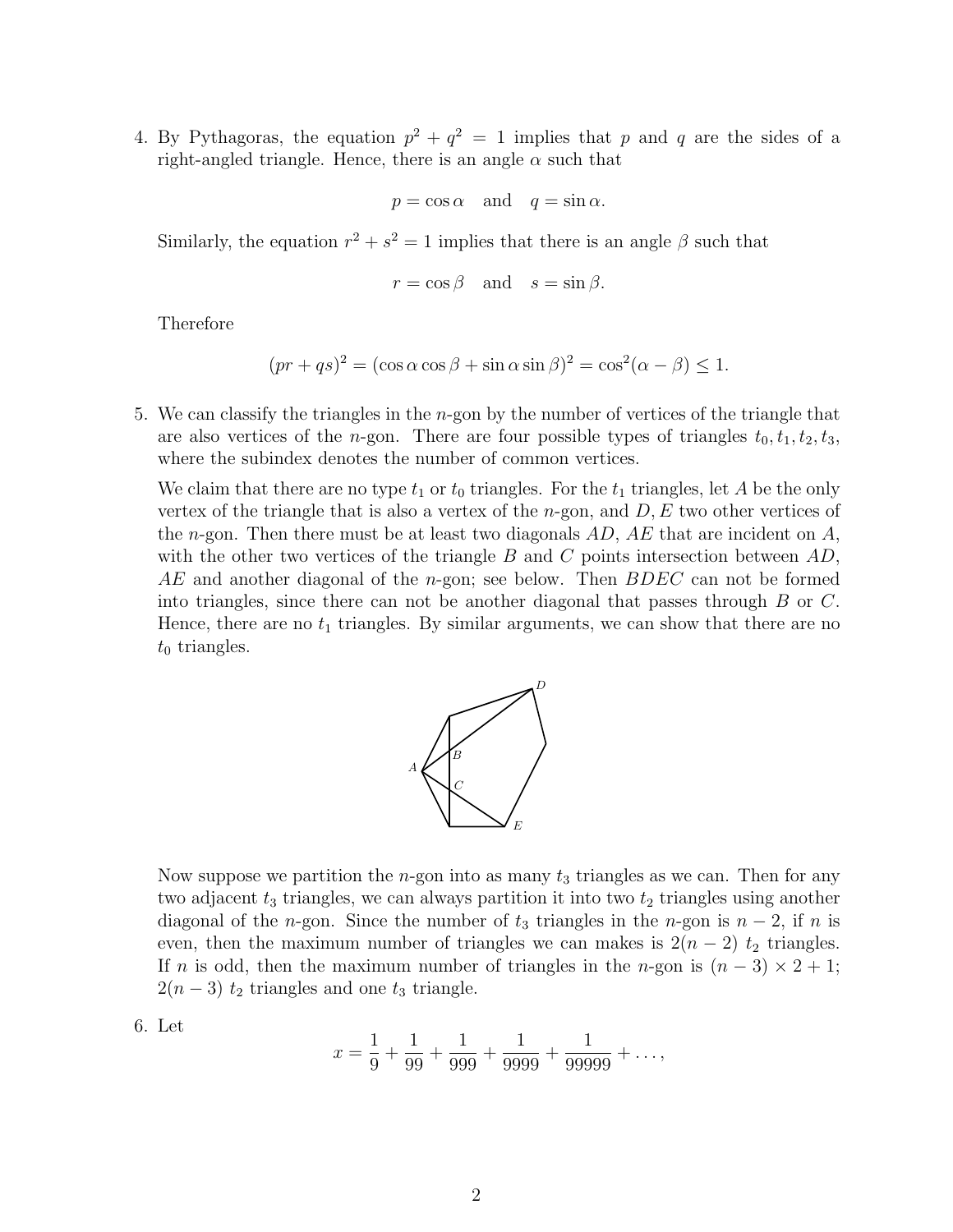We have

$$
\frac{1}{9} = 0.1111111111...
$$
  

$$
\frac{1}{99} = 0.0101010100...
$$
  

$$
\frac{1}{999} = 0.0010010010...
$$
  

$$
\frac{1}{9999} = 0.0001000100...
$$

and so on. Let  $s_i$  be the sum of the digits on the  $i<sup>th</sup>$  decimal place. Then, the first number  $1/9$  has a 1 in every place, the next number  $1/99$  has 1 every second place, the next number  $1/999$  every third, and so one. The sum  $s_i$  is equal to the number of factors in i. Since 17 is prime, the only factors of 17 are 1 and 17. Hence  $s_{17} = 2$ . However, we must also account for the possible "carry" over from summing the digits  $s_{18}, s_{19}, \ldots$  The total in the  $18^{th}$  place, including all carries, is

$$
t_{18} = s_{18} + \frac{s_{19}}{10} + \frac{s_{20}}{100} + \frac{s_{21}}{1000} + \dots
$$

We can make the approximations

$$
s_{19} < 19
$$
,  $s_{20} < 20 < 2 \times 19$ ,  $s_{21} < 21 < 2^2 \times 19$ ...

Hence,

$$
t_{18} < 5 + \left(\frac{19}{10} + \frac{2 \times 19}{100} + \frac{2^2 \times 19}{1000} + \dots\right)
$$
\n
$$
= 5 + \frac{19}{10} \left(1 + \frac{1}{5} + \frac{1}{5^2} + \dots\right)
$$
\n
$$
= 5 + \frac{19}{10} \times \frac{1}{1 - \frac{1}{5}} = \frac{59}{8} < 10.
$$

Hence, there is no carry over from  $t_{18}$ .

## Senior Questions

1. (a) The answer is yes. Andy can call the cards out in order starting with the Ace of Spades, two of Spades down to the King of Spades, followed by the Hearts, the Diamonds and the Clubs. We refer to this as one cycle. In each cycle, each card can move at most once since it is called exactly once, and at least one card must move. Andy then makes another 51 cycles of calls. We claim that all moves are in the same direction, either all clockwise or all counter-clockwise. This is clear within each cycle. Consider the card  $X$  which is the last to move in a cycle, and let Y be the other card adjacent to the empty spot. Since Y does not move after X in this cycle, it must have been called before  $X$ . So in the next cycle, Y will be called before  $X$ , and follows  $X$  in the same direction. This justifies our claim. To go once around and return to its initial spot, a card must have moved 53 times,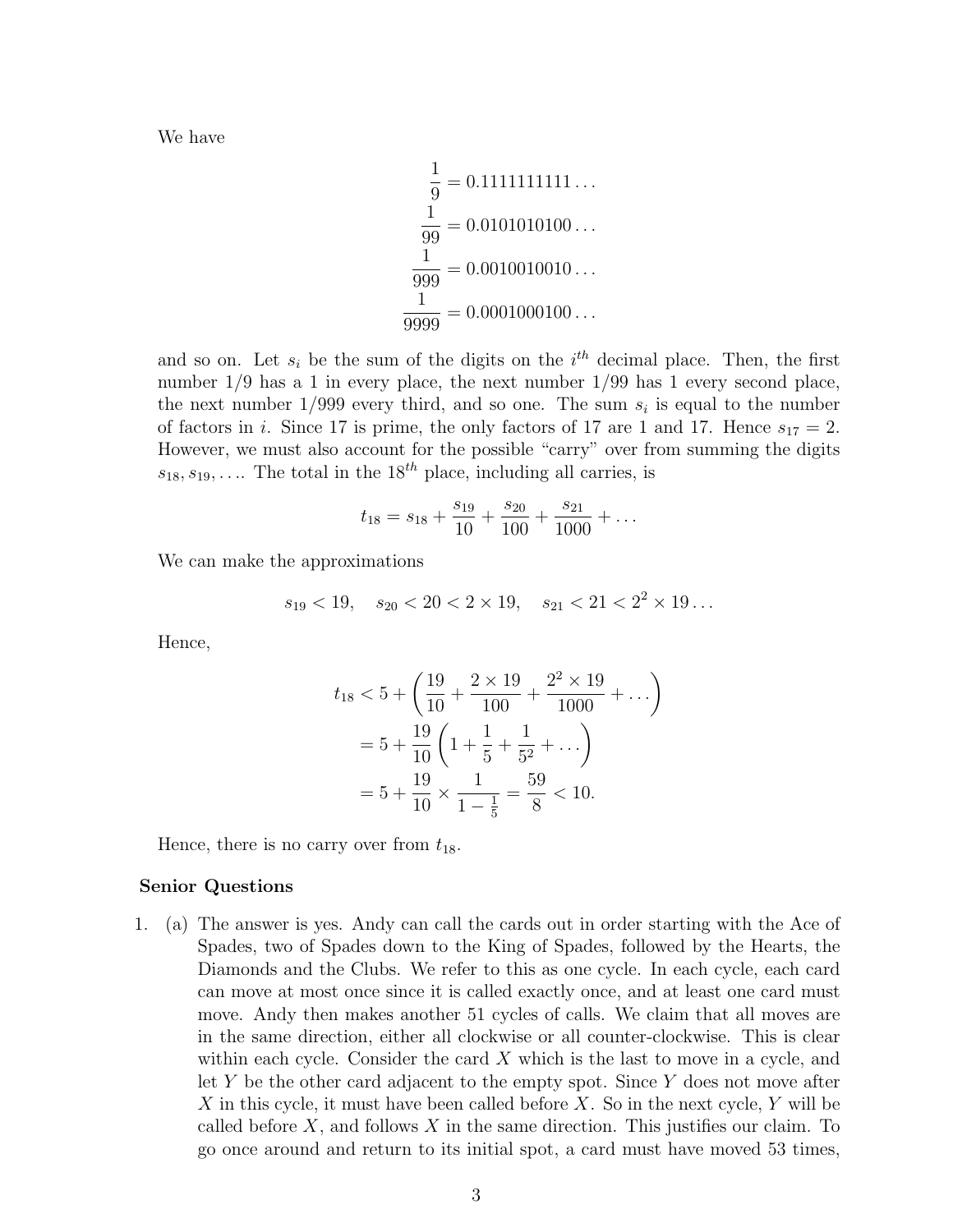and this is not possible since Andy makes only 52 cycles of calls. If it is to be in its initial spot, it must not have moved at all. However, this is also impossible as otherwise at most 1 move could have been made, but in 52 cycles, at least 52 moves have been made. Therefore, after 52 cycles of calls, every card is in a spot different from its initial one

- (b) The answer is no. Construct a graph where each of the vertices represents one of the 52! permutations of the cards, with the first and the last adjacent to the empty spot. Two vertices are joined by an edge if and only if a call by Andy changes the two permutations to each other. Label the edge with the card called by Andy. In this graph, each vertex has degree 2, and the graph is a union of disjoint cycles. Consider the cycle containing the vertex representing the initial permutation. For each vertex, let a person starts there. Whenever Andy makes a call, the person moves along an edge labelled with that card to an adjacent vertex if possible, and stays put otherwise. We call a vertex safe if and only if in the permutation it represents, the Queen of Spades is not adjacent to the empty spot. By shifting each card clockwise into the empty spot in turns, we will arrive at permutations represented by safe vertices as well as permutations represented by unsafe vertices. Note that after each call, there is still one person on each vertex. Thus no matter what sequence of calls Andy may employ, he cannot get everyone to a safe vertex. It follows that there is an initial permutation for which Andys sequence will leave the Queen of Spades adjacent to the empty spot.
- 2. Draw a chord through A and P, intersecting the circle again at  $M$ , and a chord through B and P, intersecting the circle again at N. Let X be the intersection of lines  $AN$ and BM. Since the angle in a semicircle is right angle, AM and BN are altitudes of  $\triangle ABX$ . But the three altitudes of a triangle are concurrent, and so PX (extended) is the third altitude of  $\triangle ABX$ . Therefore PX is perpendicular to AB.



3. Since  $p \neq 2$  we can assume without loss of generality  $x > 1$  and  $y \geq 1$ . Hence,

$$
x + y \ge 2.
$$

Moreover, for any integer  $i \geq 1$ 

$$
x^i + y^i \ge 2.
$$

Now suppose  $n$  is odd, then we can expand

$$
x^{n} + y^{n} = (x + y)(x^{n-1} - x^{n-2}y + x^{n-3}y^{2} - \ldots - y^{2}x^{n-3} - yx^{n-2} + y^{n-1}).
$$